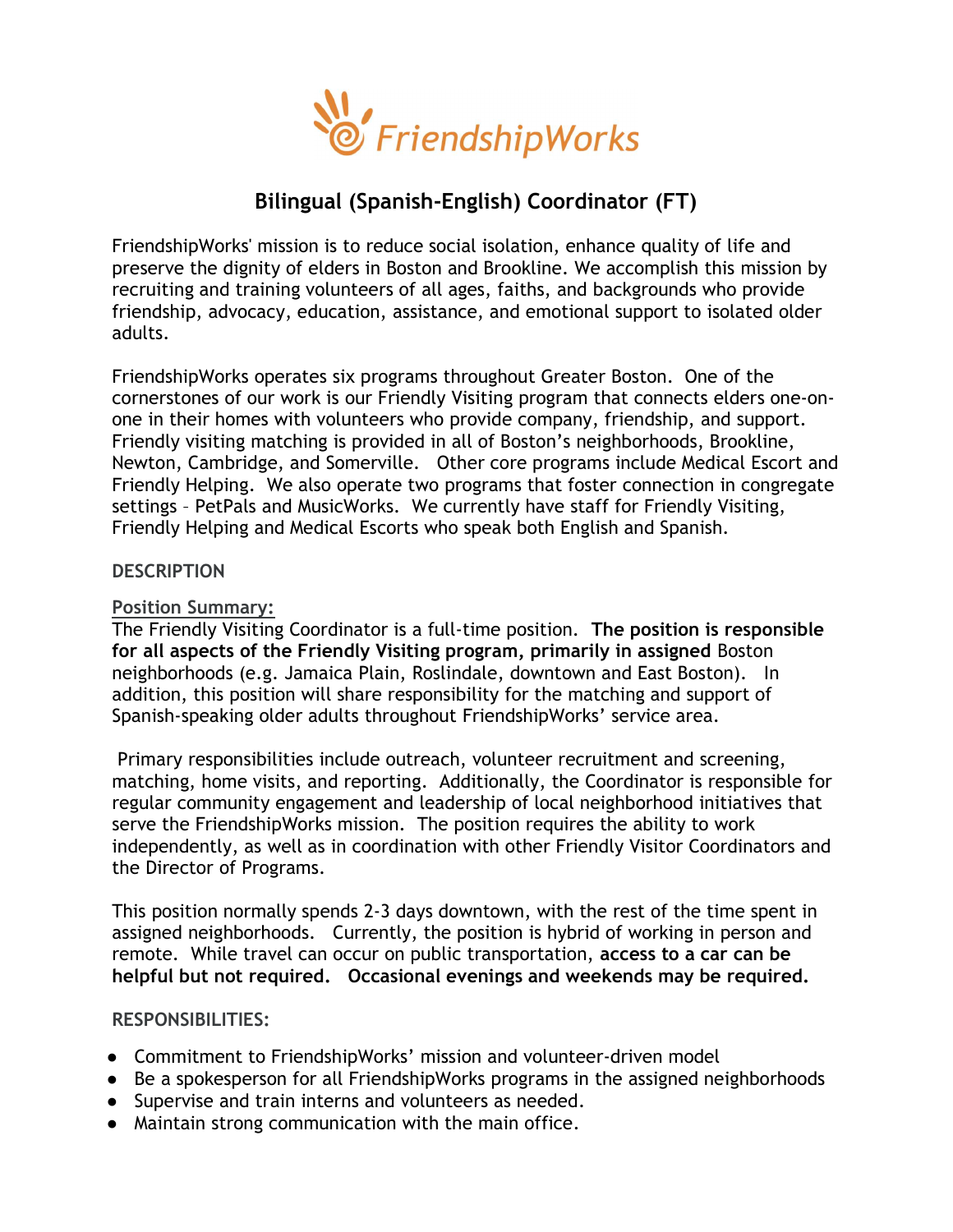- Work with the Director of Programs and other program staff on defining and measuring impact goals; responsible for reporting on volunteers, elders, and matches.
- Help plan Team volunteer appreciation events.
- Participate in, and be community liaison for, FriendshipWorks events such as the Walk to End Elder Isolation.
- Bring funding opportunities, potential donors and board members to the attention of the Director of Programs and/or Executive Director.
- Other responsibilities as assigned.

### Friendly Visiting:

- Conduct outreach for referral of appropriate elder recipients.
- Establish relationships with providers and organizations serving elders in assigned neighborhoods.
- Recruit, interview, screen and train *Friendly Visitor* volunteers within the designated neighborhoods.
- Conduct home visits to assess needs and appropriateness of elder referrals.
- Assign volunteers to be matched with elders according to their needs.
- Provide supervision and support to volunteers and recipients.
- Maintain program data base on volunteers, recipients and referral sources.

### Community Engagement:

- Work with key partners in neighborhoods and develop new partnerships.
- Develop and maintain partnerships in assigned neighborhoods.
- Other duties as assigned.

# Other:

- May support coordination of bilingual (Spanish/English) medical escort requests, including recruiting, conducting intake and matching Spanish-speaking elders who might be interested in receiving a Medical Escort or Friendly Helping as needed.
- Other duties as assigned.

# QUALIFICATIONS

- Must be bilingual in Spanish and English, and have excellent written and oral communication skills in both languages.
- Experience and sensitivity in assessing the needs of older adults.
- Experience or comfort working directly with diverse communities, particularly of color.
- Excellent leadership and organizational skills, including attention to detail.
- Ability to work independently, but also as part of a team.
- Excellent communication, public relations, and interpersonal skills.
- Comfort with setting healthy boundaries/delegating tasks as needed.
- Ability to foster volunteer commitment.
- Experience in and passion for community outreach and engagement.
- Knowledge of health and social service resources in Boston preferred.
- Knowledge of Boston strongly preferred.
- Strong computer skills; familiarity with Excel, Salesforce or other databases a plus.